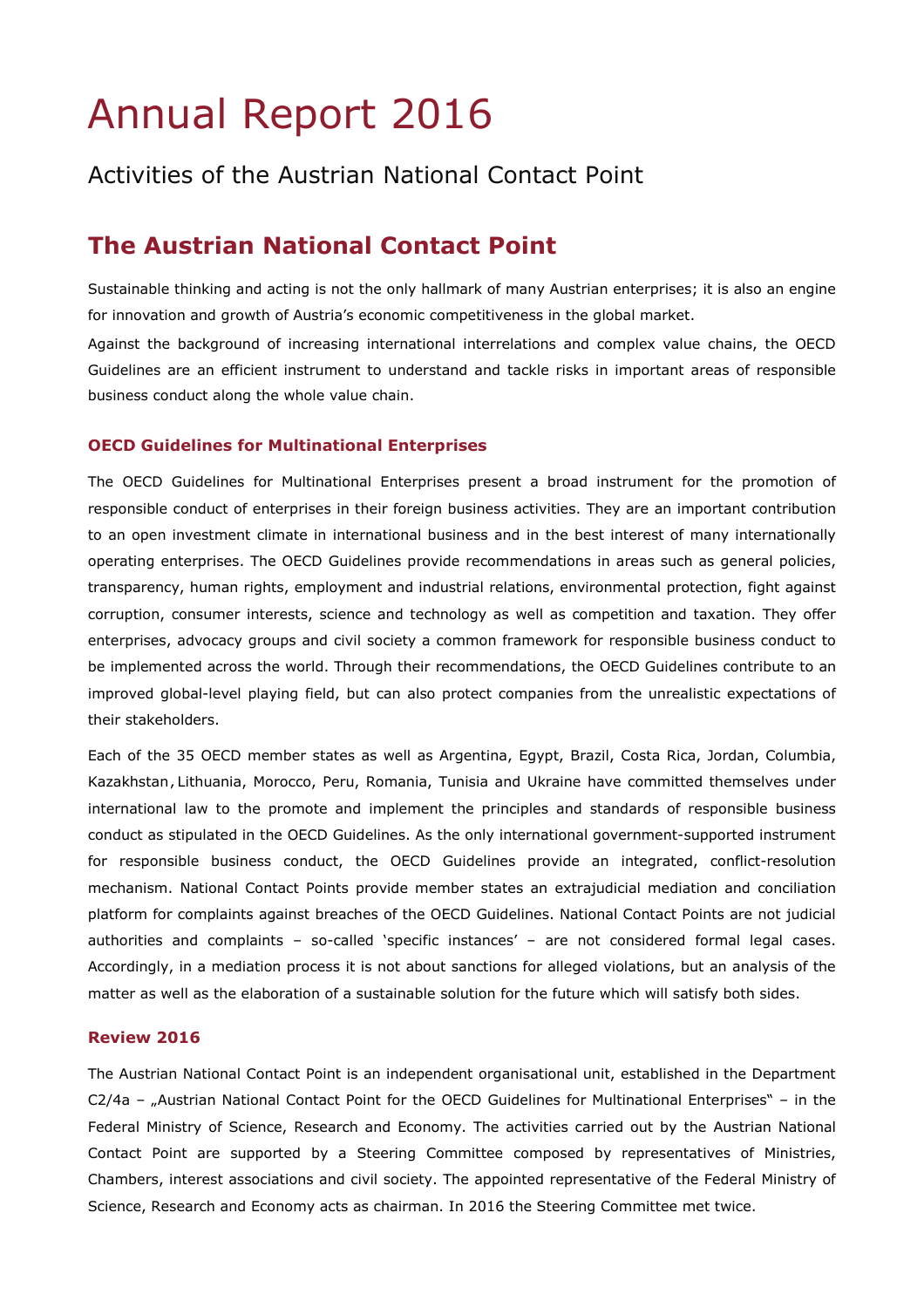The Austrian National Contact Point gave answers to inquiries concerning different areas of the OECD Guidelines. With regards to a complaint, pending on December 31, 2016, which was accepted in 2014 by the Austrian National Contact Point, of several NGOs about activities of an internationally operating company in Laos, the parties declared to be ready to initiate joint mediation meetings under the good offices of the Austrian National Contact Point. In the report period several meetings took place with the respective parties.

#### **An Overview of the OECD Guidelines**

The OECD Guidelines cover key areas of ethics within enterprises and are thus among the most comprehensive international guidelines for responsible business conduct:

#### **General Policies**

Presentation of the objectives and basic recommendations for conduct of the OECD Guidelines.

#### **Information Disclosure**

Obligation of an enterprise to inform on its business activities and their impact.

#### **Human Rights**

Respect for human rights and due diligence on all company premises within the value chain.

#### **Employment and Industrial Relations**

Protection of core labour standards as defined by the International Labour Organisation (ILO).

#### **Environment**

Improvement of environmental sustainability by using environmental management systems and following a precautionary approach.

#### **Combating Corruption**

Prevention of bribery and unfair commercial practices through internal controls and transparency.

#### **Consumer Interests**

Adoption of fair business, marketing and advertising practices and quality assurance of goods.

#### **Science and Technology**

Enabling the transfer of knowledge to emerging and developing countries.

#### **Competition**

Observance of competition laws with due regard to regulations applicable in the host countries.

#### **Taxation**

Payment of tax liabilities that are due at home and abroad as well as cooperation with authorities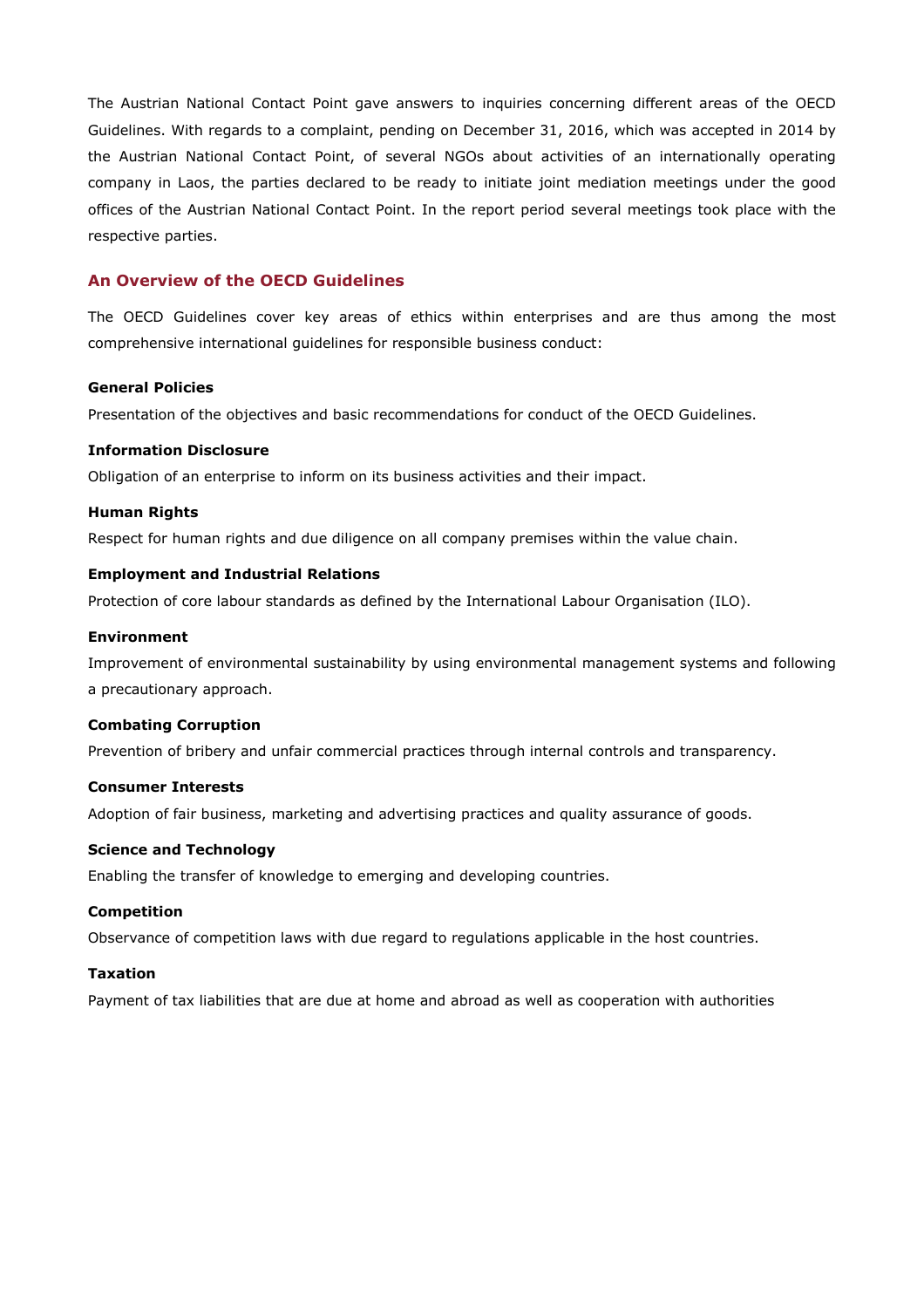### **Thematic Focus**

In 2016 the Austrian National Contact Point presented information regarding the OECD Guidelines and their implementation in various formats. Two expert talks provided an opportunity for company representatives and other interested persons to exchange their knowledge with Austrian and European experts on particular topics and concrete questions of implementation. A broader discussion forum in the fall illustrated the significance of the OECD Guidelines as well as the challenges and necessary framework conditions for their effective application from several perspectives. Brochures provide an overview over the OECD Guidelines, the complaint procedure as well as other activities of the Austrian National Contact Point.

#### **Expert talk "Responsibility in global Supply Chains"**

More than 40 purchase and CSR managers as well as interested parties from business, government and civil society gathered on April 6, 2016 during an expert talk in the Federal Ministry of Science, Research and Economy, which was jointly organised by the Austrian National Contact Point and the Federal Association for Material Management, Purchasing and Logistics in Austria. Beate Sternig from the Austrian National Contact Point discussed with Liz Napier from the National Contact Point of the United Kingdom (UK) and Silke Sorger, Head of Purchasing Infineon Technologies Austria AG about the responsibility of companies in global supply chains by means of concrete case studies and experiences.

In her introduction Beate Sternig pointed out that the OECD Guidelines create a common framework for responsible business conduct in global competition. Using three cases from the UK National Contact Point, Liz Napier explained how mediation proceedings are carried out in practice. The aim was to support the parties in elaborating an acceptable solution for all participants. Liz Napier described transparency and mutual trust as the most significant prerequisites for an agreement. In the event that the parties initiate mediation proceedings, this positive catalyst can bring about changes.

Silke Sorger described how Infineon integrates sustainability criteria into the supply chain. They are part of the purchase conditions and are based on internationally recognised guidelines such as the UN Global Compact and the fundamental principles of the International Labour Organisation (ILO). Suppliers are obliged to fill in a questionnaire, which forms the basis for further steps such as improvement processes or audits.

Vividly discussed was the question whether agreements are respected in reality. According to Silke Sorger's experience, inquiries about sustainability criteria are a clear signal to and motivation for suppliers to comply with the respective requirements. International guidelines such as the OECD Guidelines form a basis for a mutual understanding of responsible business conduct.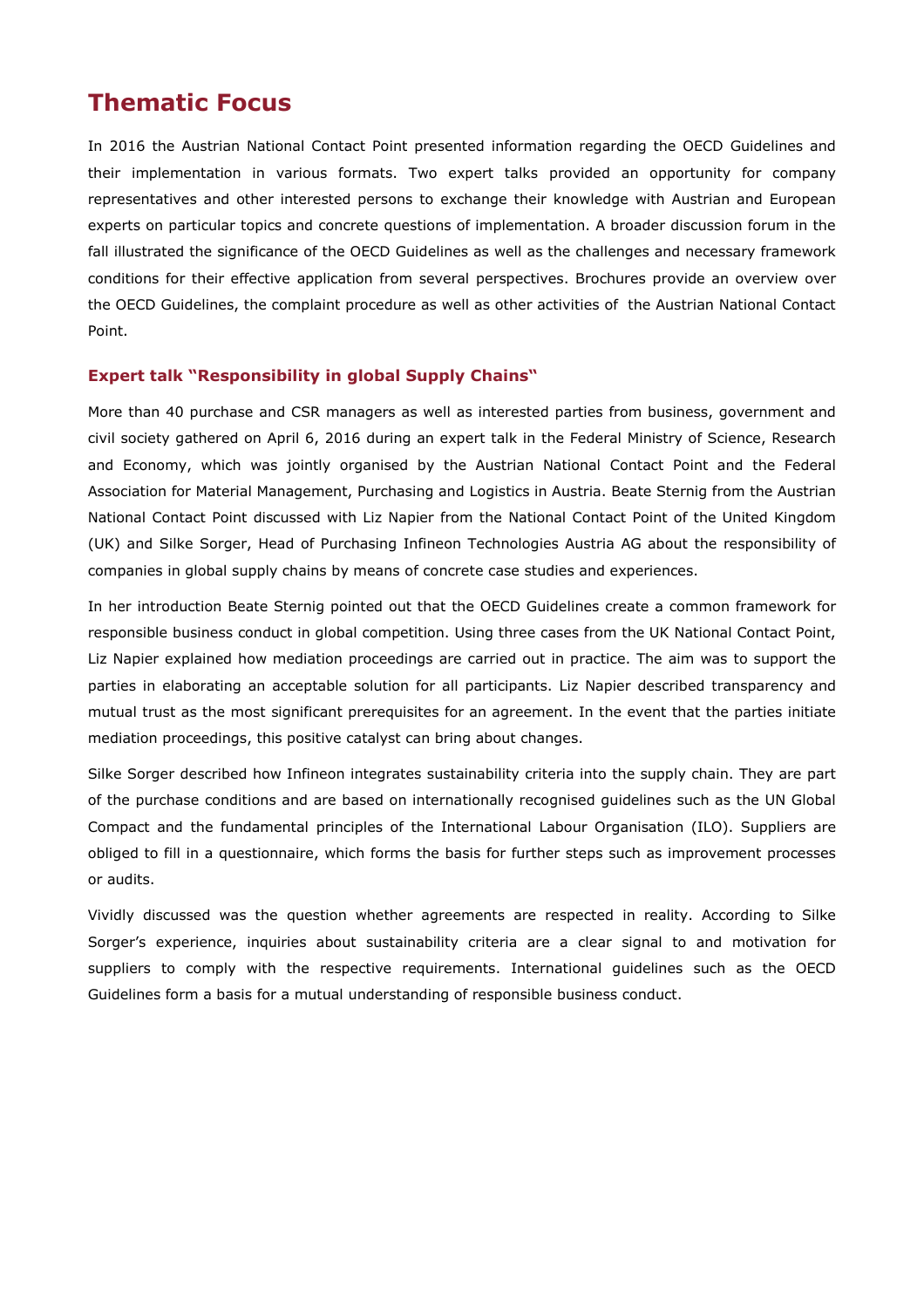#### **Expert talk "Due Diligence in international business"**

On June 28, 2016 an expert talk on the topic "Due Diligence in the international business" followed. The participants discussed approaches and instruments of integration of CSR risk-management systems in enterprises. The panelists included Beate Sternig of the Austrian National Contact Point, Thamar Zijlstra of the Dutch Standardisation Institute NEN and Wolfgang Kraus, Senior Associate at the Oil and Gas Industry Association for Environmental and Social Issues (IPIECA).

Beate Sternig referred in her introduction to the increasing international interconnectedness of the Austrian economy and the subsequent increasing range of responsibilities of Austrian enterprises. A key principle of the OECD Guidelines for Multinational Enterprises is due diligence – the implementation of due diligence processes in order to identify, prevent and mitigate adverse impacts of business activities.

Thamar Zijlstra and Wolfgang Kraus referred in their keynotes to the practical implementation of due diligence processes within a company. Thamar Zijlstra presented by means of the Dutch Code of Practice NPR 9036 a process-oriented support. The Code of Practice was developed in 2015 upon request of the Economic and Social Council of the Netherlands (SER) by the Dutch Standardisation Institute NEN together with a work group composed of companies, interest groups and advisors – among them Human Rights@Work, the Employee Association FNV and the Company Network CSR Netherlands. The key of the Code of Practice presents a comparison of elements of the generic risk management framework (ISO HLS) with the steps of the due diligence process of the UN Guiding Principles on Business and Human Rights and the OECD Guidelines. Furthermore, it provides instructions for the integration of due diligence in company processes.

Wolfgang Kraus pointed out the implementation of CSR risk-management systems for internationally operating companies by means of concrete examples from entrepreneurial practice. The starting point here is often an imminent or already existing loss. Companies which analyse and prioritise their responsibilities already in advance of new business transactions and take risk-preventing measures, do not only carry out active risk management and act responsibly, but also save costs and avoid losses of reputation, as pointed out by Mr. Kraus.

Afterwards, topic-related tools were discussed on which companies can rely on in the strategic implementation. The Guidance from the Danish Institute for Human Rights on the evaluation of human right risks and impacts as well as the OECD Guidances were mentioned as practice-relevant examples. Based on these approaches, it is furthermore significant to obtain on-site expertise and to integrate local contact groups, Wolfgang Kraus concluded.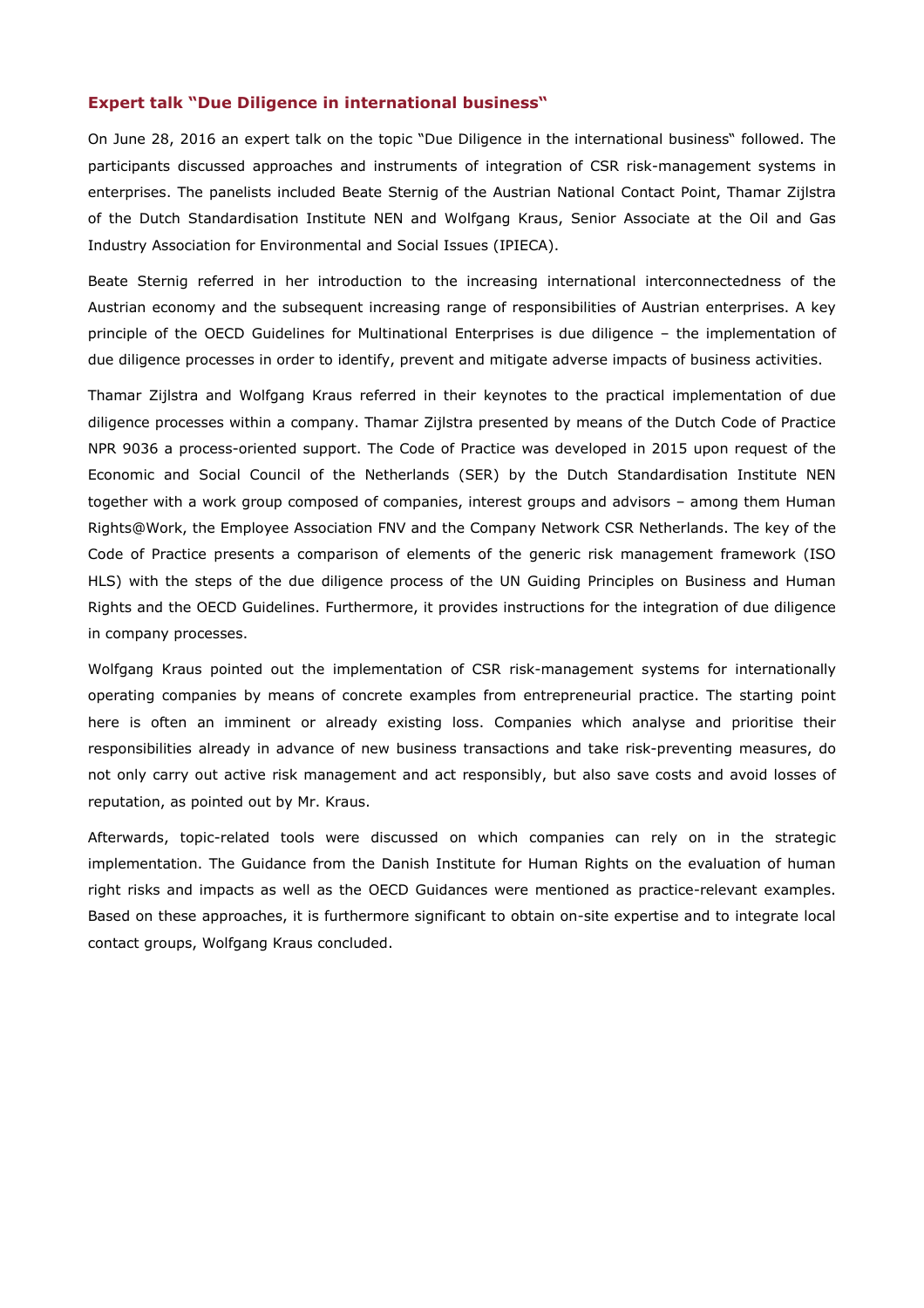### **Discussion forum "Reality Check: 40 years of OECD Guidelines for Multinational Enterprises"**

On the occasion of the 40<sup>th</sup> anniversary of the OECD Guidelines for Multinational Enterprises, the Austrian NCP invited Austrian companies, other stakeholder and interested parties from civil society to a discussion forum on a reality check of the OECD Guidelines. The event was co-hosted by the Federation of Austrian Industries and was opened by Christian Friesl, Director of Education and Society at the Federation of Austrian Industries, and Bernadette Marianne Gierlinger, Vice-Minister for External Trade Policy and European Integration at the Federal Ministry of Science, Research and the Economy. Christian Friesl referred to the growing significance of the OECD Guidelines and their contribution to the creation of a global level playing field. Bernadette Marianne Gierlinger emphasised the importance of sustainability for the future of Austria as a place for business.

Under the moderation of Barbara Coudenhove-Kalergi, Federation of Austrian Industries, a discussion was conducted with Roel Nieuwenkamp (Chair of the OECD Working Party on Responsible Business Conduct), Denise Laufer (Member of BIAC - Business and Industry Advisory Committee to the OECD), Kirstine Drew (Member of TUAC - Trade Union Advisory Committee to the OECD), Manfred Schekulin (Head of the department for Export and Investment Policy in the Federal Ministry of Science, Research and the Economy and Chair of the OECD Investment Committee) and Hannes Roither (Head of Investor Relations Palfinger AG).

Roel Nieuwenkamp highlighted the role of the National Contact Points as the heart of the OECD Guidelines. By using real cases, Nieuwenkamp explained the strength of the NCPs in constructively solving conflicts between civil society and companies." It is not about good or bad companies", clarified Nieuwenkamp, "in the complexity of supply chains, errors are unavoidable." Denise Laufer explained the importance of a clear understanding of the possibilities and limits of companies to influence the behaviour of third parties. For Hannes Roither, practice-oriented guidances were missing in order to be able to cope with the mentioned complexity.

Kirstine Drew considered the fact that the National Contact Points do not work with the same efficiency everywhere a challenge for the future. To guarantee the integrity of the system in the future and to build upon already achieved successes, the problem-solving capacities of the Contact Points should be strengthened, said Manfred Schekulin. The efficiency of a National Contact Point is always a question of political will and confidence of all participants, concluded Roel Nieuwenkamp. The discussion event was rounded off with vivid conversations between the guests and the international speakers in an informal atmosphere.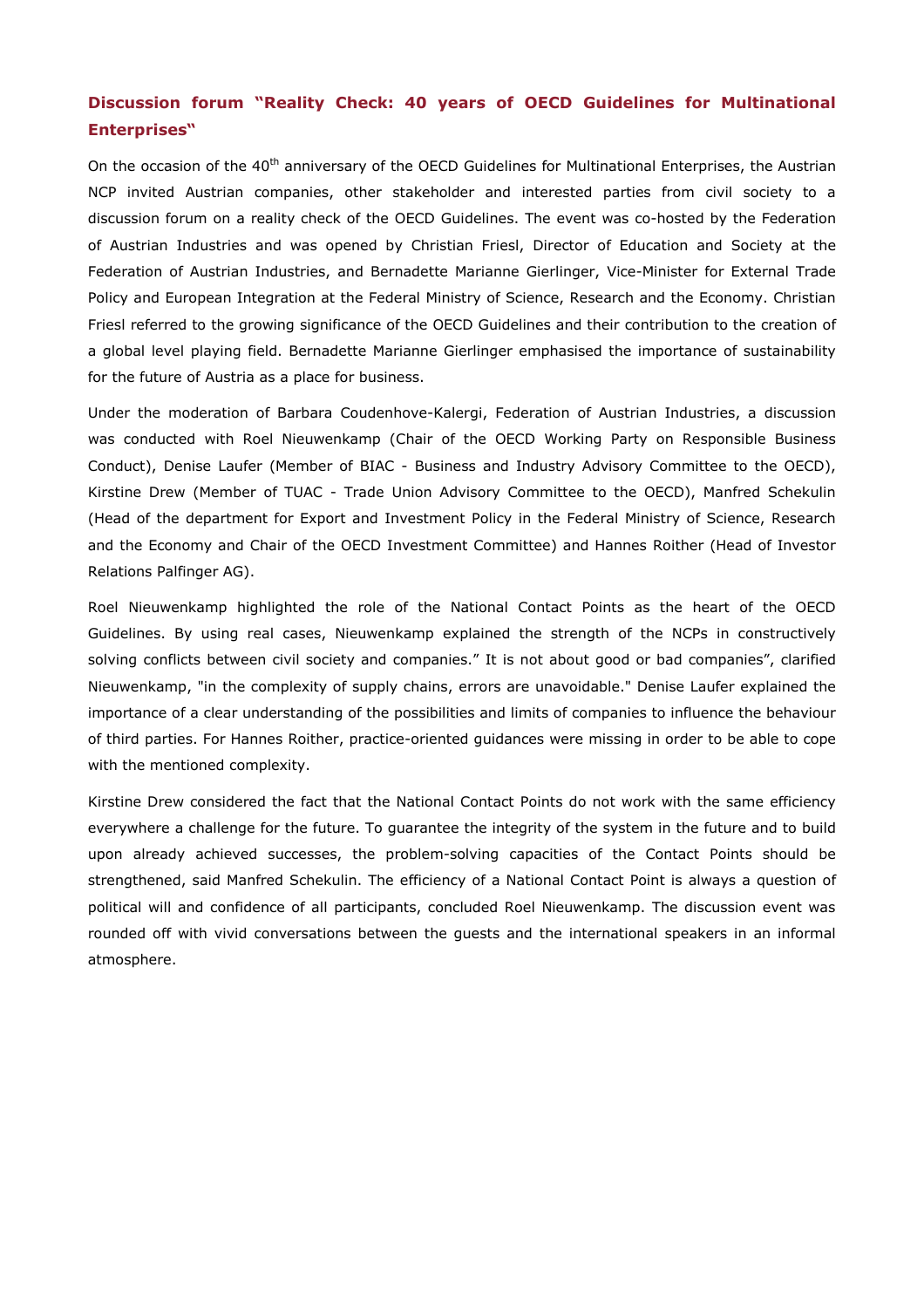#### **Brochures and Information material**

#### **Leaflet OECD Guidelines for Multinational Enterprises**

The leaflet serves as basis information about the OECD Guidelines, the Austrian National Contact Point and the complaint procedure. The 10 thematic areas of the OECD Guidelines are illustrated in a concise and well-structured manner.

#### ▪ **Guidance on the Complaint Procedure**

The Guidance provides an overview on the complaint procedure before the Austrian NCP. It describes according to which criteria the Austrian NCP evaluates a complaint and includes recommendations on how enterprises shall deal with a complaint.

#### ▪ **Annual Report 2015**

The 2015 annual report provides an overview of activities organised by the Austrian National Contact Point in 2015.

All print forms can be ordered free of charge per email at [ncp-austria@bmwfw.gv.at](mailto:NCP-Austria@bmwfw.gv.at) or can be downloaded from [www.oecd-leitsaetze.at.](http://www.oecd-leitsaetze.at/)

### **Exchange of Knowledge and Networking**

Beyond their efforts to raise the awareness and effectiveness of the Guidelines, the National Contact Points participate in peer learning activities, such as voluntary peer reviews of the National Contact Points, opinion exchange meetings within the framework of the OECD as well as direct cooperation with individual Contact Points.

#### **Exchange Meetings of the National Contact Point**

Upon invitation of the Italian National Contact Point, an exchange meeting of National Contact Points took place in Rome on 12 and 13 September 2016 with participants from 14 National Contact Points. Day 1 took inventory of the 15 year activity of National Contact Points, led by Barbara Bijelic, OECD Unit for Responsible Business Conduct. An experience exchange on initial assessments within the context of complaint procedures was also conducted. On day 2 it was discussed how National Contact Points can document the practical implementation of the recommendations defined in a mediation proceeding and agreements in exchange with the parties.

### **Company Survey**

In Fall 2016 Austrian companies were asked about their awareness and implementation of the OECD Guidelines. The survey showed a broad awareness of the OECD Guidelines and a specific interest in topics, such as implementation of social and environmental standards, due diligence along the whole value chain as well as implementation of fair business practices in international business.